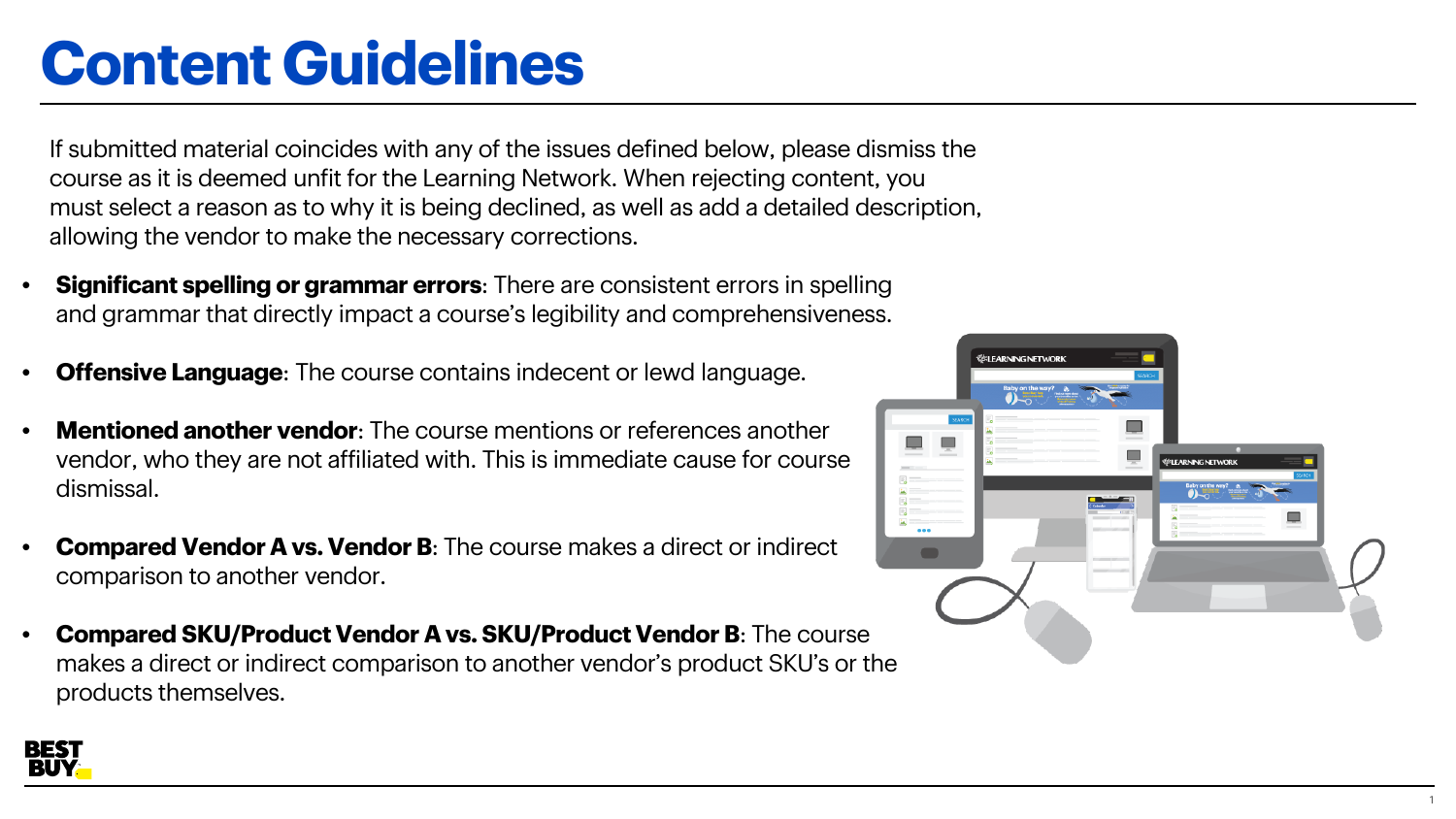# **Content Guidelines**

- **Compared technologies either directly or indirectly**: The course makes a comparison towards a technology that another vendor may use.
- **Made self-proclamation such as "World's Best" or "Best in the Industry":** The course indirectly claims that their product is superior to other vendor products.
- **Other reason not listed**: There may be additional reasons a course could be dismissed. Use your discretion and always attach a detailed description of the issue.

**All Videos Must Be Captioned** – This includes both stand alone videos and videos hosted within a vendor eLearning:

- Videos should be 2.5 minutes or less.
- This includes and narration that may happen inside of an eLearning.

**Pass/Fail** – The content must be able to communicate with Learning Network and send a Pass/Fail score:

• Are there clear instructions how to receive credit? For instance, "Close this window to receive credit for the course".

| Reject                                                                                                                                                                                                                                                                          | ×      |
|---------------------------------------------------------------------------------------------------------------------------------------------------------------------------------------------------------------------------------------------------------------------------------|--------|
| Please add notes or feedback regarding why this content is being rejected. You may upload<br>an optional attachment with your feedback, such as a screenshot or word document. This<br>message and a link to the attachment will be visible to the vendor in the vendor portal. |        |
| * Reason                                                                                                                                                                                                                                                                        |        |
|                                                                                                                                                                                                                                                                                 |        |
| * Description                                                                                                                                                                                                                                                                   |        |
|                                                                                                                                                                                                                                                                                 |        |
| Please describe the issue in detail so the vendor can make the necessary corrections.                                                                                                                                                                                           |        |
| <b>Attachment</b>                                                                                                                                                                                                                                                               |        |
| <b>1</b> Select File                                                                                                                                                                                                                                                            | ⋒      |
| Please add a screenshot or word document indicating the issue with the content. You may<br>upload any of the following file types: pdf, doc, docx, ppt, png, jpeg, jpg, gif, zip.                                                                                               |        |
| Cancel                                                                                                                                                                                                                                                                          | Reject |

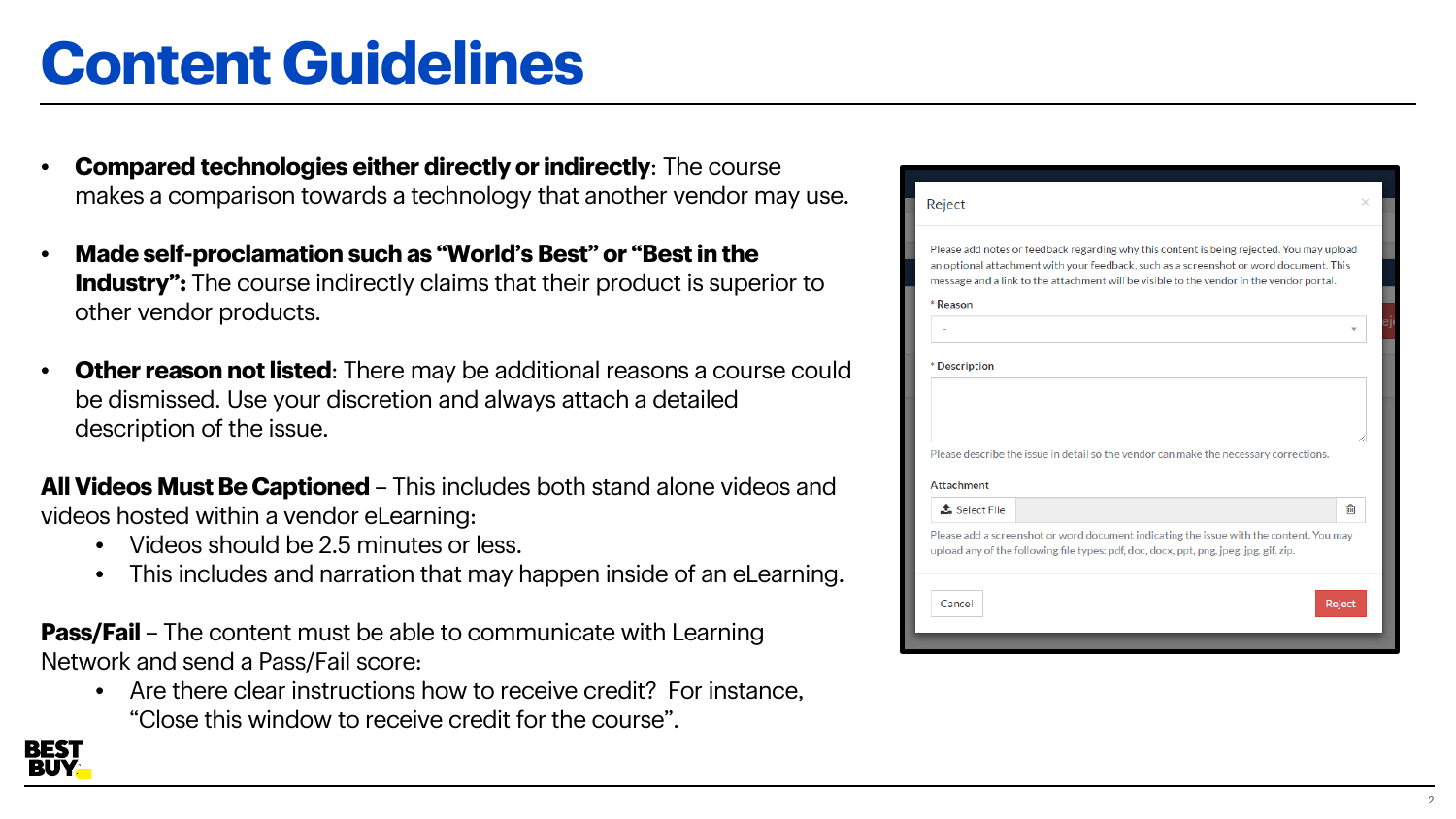# **Bite Sized Content**

Through our experience in delivering training and studying wholistic trends of learners today we strongly recommend keeping your courses as concise as possible. Some guidelines are as follows:

- **Videos should be kept between no more than 2 ½ minutes in length.** If you have a video longer than this we would recommend breaking it into segments to en s u re retention.
- **Documents should be as concise as possible to convey your message**. Typically this can be done in less than 2 pages.
- **eLearning should be kept around 5-7 minutes.** Si n c e eLearnings typically contain much more info rmation and interactive components this time can vary, but please keep the learner in mind.